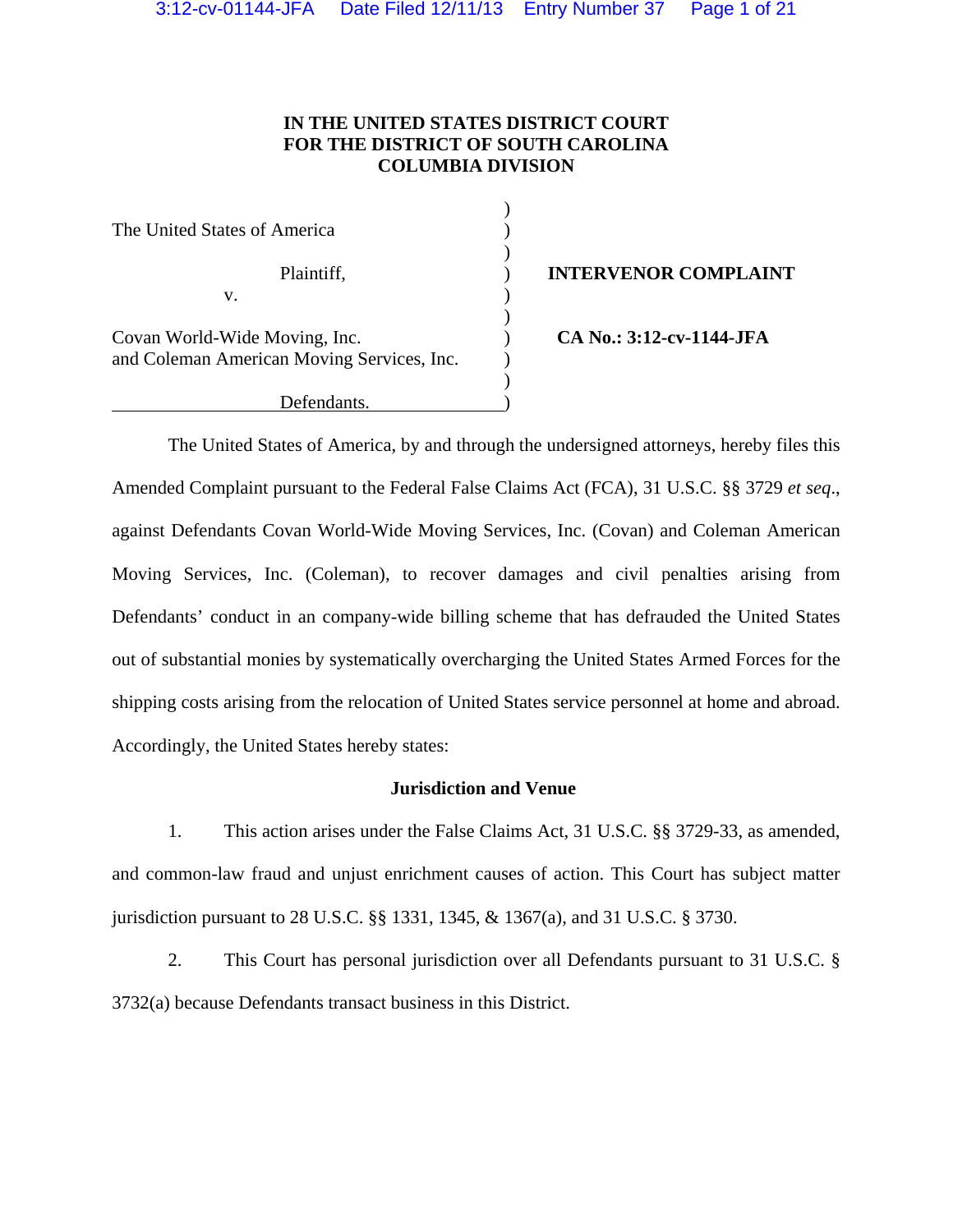#### 3:12-cv-01144-JFA Date Filed 12/11/13 Entry Number 37 Page 2 of 21

3. Venue is proper in this District pursuant to 31 U.S.C. § 3732(a) because the Defendants transact business in this District and numerous acts proscribed by 31 U.S.C. § 3729 occurred in this District.

### **Parties**

4. Plaintiff, the United States of America, is acting through the United States Department of Justice (DOJ); the United States Department of Defense (DOD); and the United States Transportation Command (USTRANSCOM) and the Military Surface Deployment and Distribution Command (SDDC) which, together, run the Defense Personal Property Program (DP3) responsible for relocating the personal belongings of uniformed personnel; the United States General Services Administration (GSA); and the United States Department of Transportation (DOT).

5. Plaintiff-Relator Mario Humberto Figueroa (Mario) began working at Coleman's Augusta, Georgia warehouse in November 2007. On or about June 2008, he became the warehouse manager. As warehouse manager, Mario was responsible for weighing shipping crates, recording the weights, storing shipping crates in the warehouse, and loading crates onto trucks for transport to their outbound destination. Mario also managed between 1 and 5 warehouse employees, including his son, Plaintiff-Relator Elmer Arnulfo Figueroa. The Figueroas were the employees primarily responsible for the operation of the warehouse. Mario was laid off by Coleman in September 2012.

6. Plaintiff-Relator Elmer Arnulfo Figueroa (Elmer) began working in Coleman's Augusta warehouse on or about June 2009 as a warehouse assistant working under the supervision of his father, Mario. As a warehouse employee, Elmer was responsible for weighing shipping crates, recording the weights, storing shipping crates in the warehouse, and loading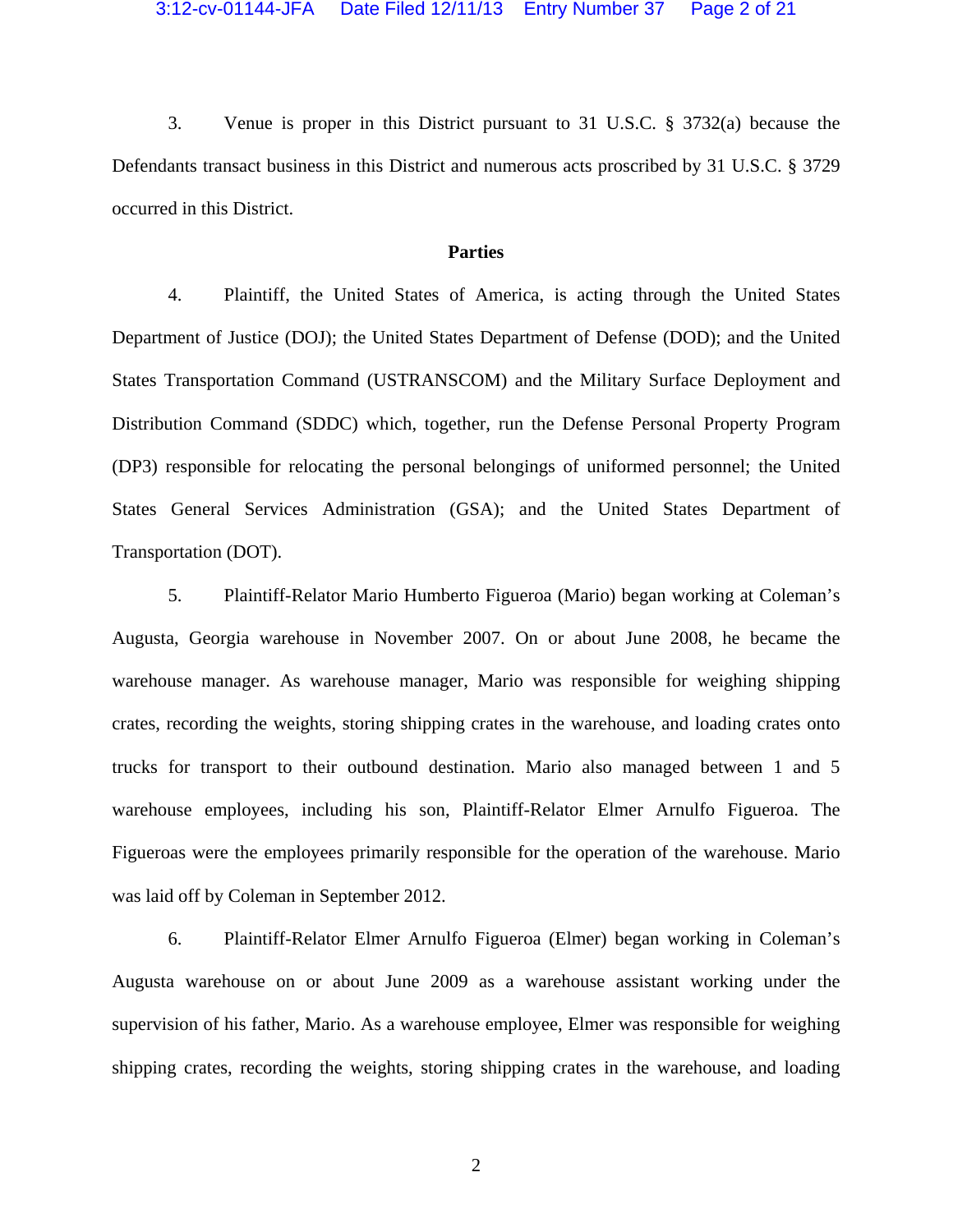### 3:12-cv-01144-JFA Date Filed 12/11/13 Entry Number 37 Page 3 of 21

crates onto trucks for transport to their outbound destination. In 2012, Elmer was promoted to the position of warehouse manager and then to his current position as operations manager for the Augusta warehouse.

7. Defendant Covan World-Wide Moving, Inc. (Covan) is a for-profit corporation incorporated under the laws of the State of Missouri with its principle place of business in Midland City, Alabama. Covan provides residential, commercial, international, and government and military moving and shipping services. Upon information and belief, a substantial portion of Covan's business is military relocation shipments. Covan has 50 company-owned offices in 17 states and one U.S. territory. Covan also operates over 200 interstate operating units with another 600 units utilized for local and short-haul activity. Covan also has over 400 agents worldwide as part of its "Covan Carrier Group." Covan conducts substantial business in the State of South Carolina, including sending and receiving shipments through the Port of Charleston and providing moving services to United States service personnel departing from and arriving at military installations in South Carolina as well as service persons stationed in and near South Carolina. Upon information and belief, Coleman and Covan are effectively one and the same company operating in conjunction with numerous subsidiary affiliates.

8. Defendant Coleman American Moving Services, Inc. (Coleman) is a for-profit corporation incorporated under the laws of the State of Georgia with its principle place of business in Midland City, Alabama. Coleman provides residential, commercial, international, and government and military moving and shipping services. An estimated 95% of Coleman's business is military relocations for United States service personnel. Most of the outbound shipments sent from the Augusta facility are shipments containing the personal belongings of United States Army soldiers deployed from Fort Gordon, Georgia and Fort Jackson, South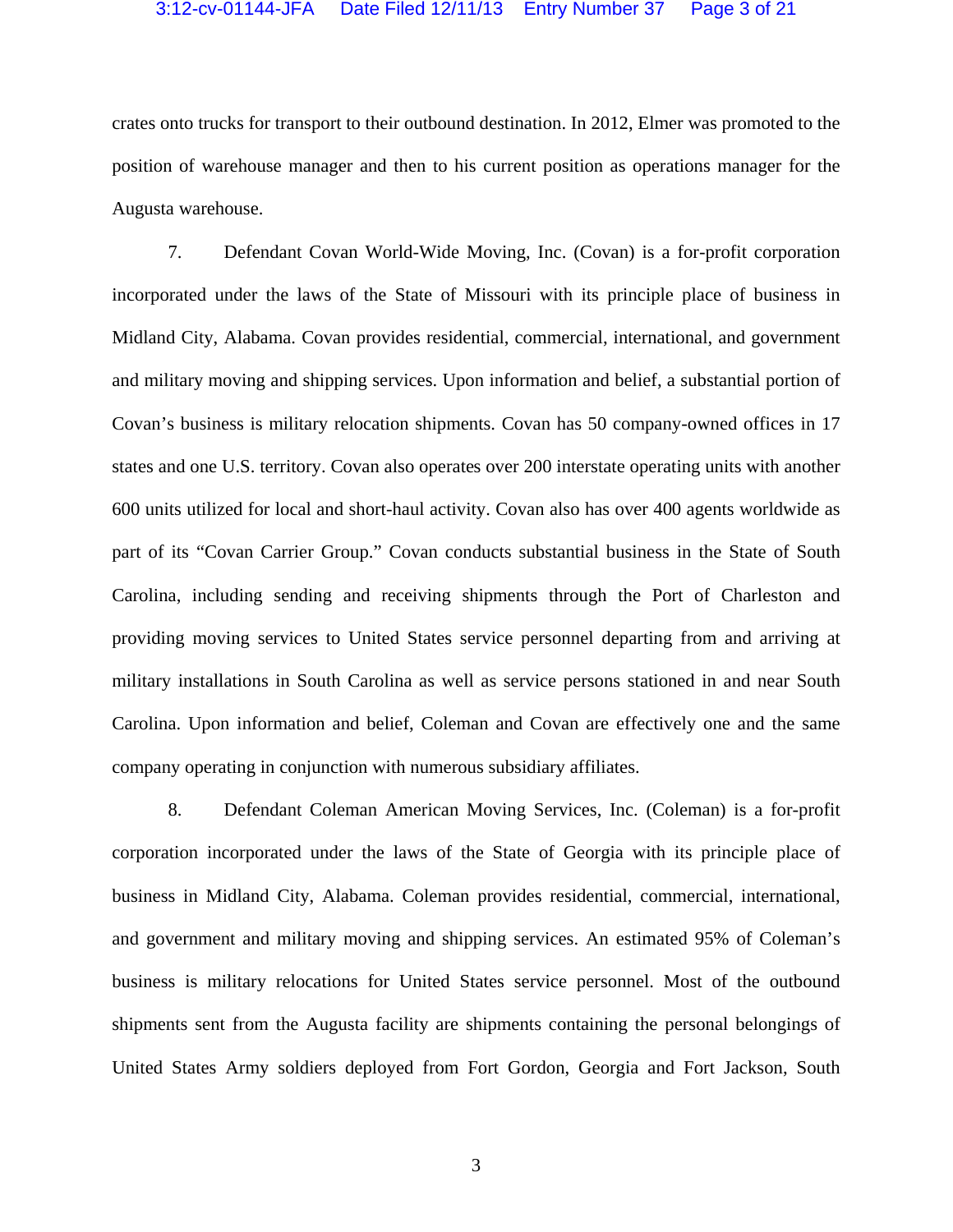# 3:12-cv-01144-JFA Date Filed 12/11/13 Entry Number 37 Page 4 of 21

Carolina. These moving services require Coleman employees to travel to South Carolina to pack the personal belongings of the service member. These shipments are sent to domestic and international locations where United States service personnel serve. Coleman's Augusta warehouse also receives domestic and international shipments from other Coleman facilities and the Covan Carrier Group abroad. These shipments are sent to and received by the Augusta facility through the Port of Savannah, the Port of Charleston, or a port in California. Coleman has 45 other warehouse facilities conducting similar business and operating across the continental United States and Alaska. Coleman is a Covan affiliate and part of the Covan Carrier Group. Upon information and belief, Coleman and Covan are effectively one and the same company operating in conjunction with numerous subsidiary affiliates.

### **The DP3 Program**

9. Since 2001, the United States has deployed its armed forces in significant numbers across the globe, including to the conflicts in Iraq and Afghanistan. This has resulted in multiple deployments and redeployments for the nation's men and women in uniform and required them to move themselves, their families, and their personal belongings from the United States to their assignments overseas.

10. United States service personnel are also frequently relocated among the nation's many service installations pursuant to new assignments, training, or future deployment. This constant relocation of United States' service personnel comes at great cost to the United States and its taxpayers who pay these relocation costs.

11. In order to facilitate these frequent relocations, the United States Transportation Command (USTRANSCOM) and Military Surface Deployment and Distribution Command (SDDC) jointly run the Defense Personal Property Program (DP3) to facilitate the shipment of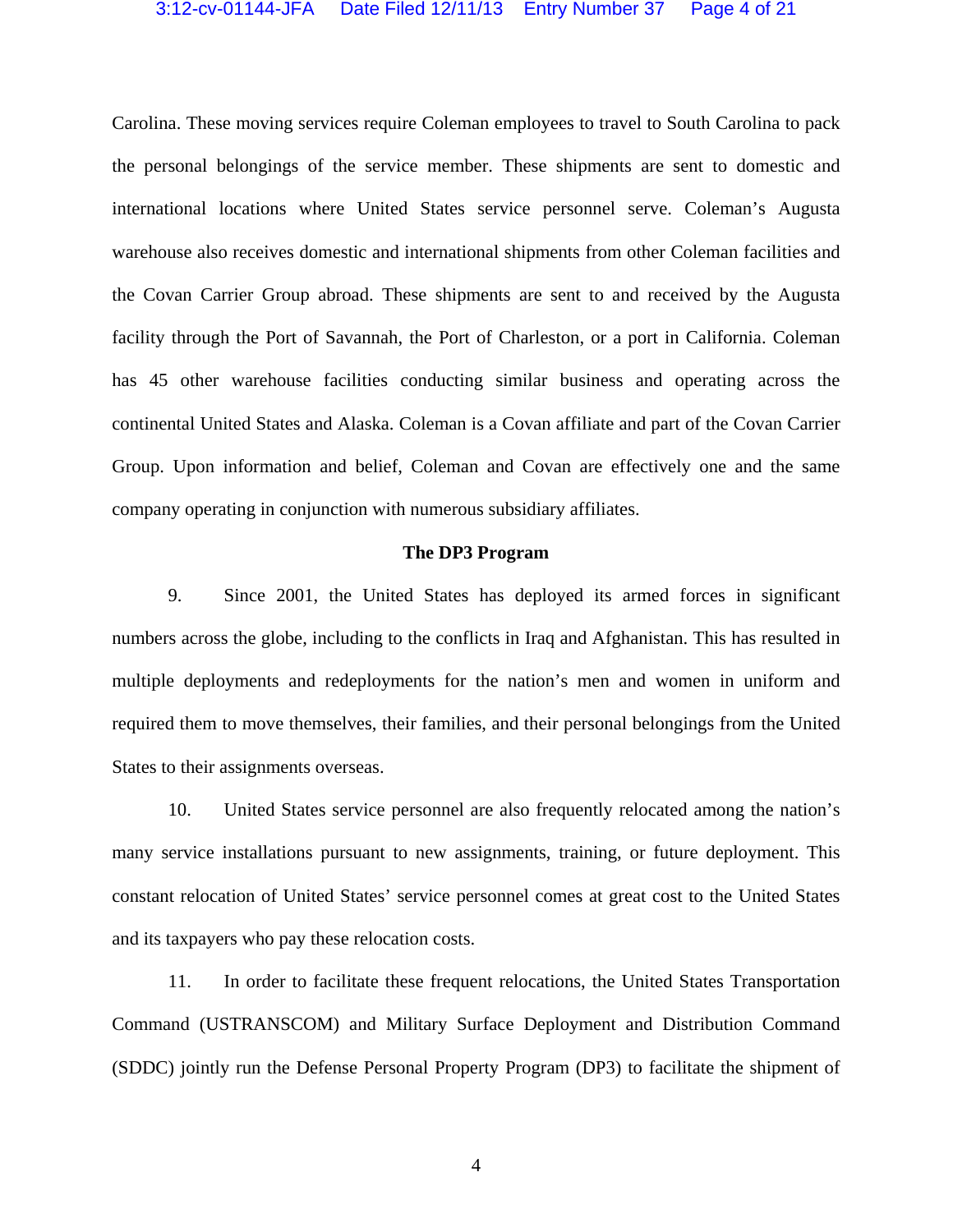### 3:12-cv-01144-JFA Date Filed 12/11/13 Entry Number 37 Page 5 of 21

service members' household goods, unaccompanied baggage, privately owned vehicles, and other personal belongings.

12. DOD Defense Transportation Regulations, promulgated by the USTRANSCOM, govern the DP3 program. *See* 48 C.F.R. § 47.301–3 (requiring compliance with DOD, Def. Transp. Reg. 4500.9–R.). Generally, these regulations require billing for transportation services based upon the net weight of a shipment as determined by a certified scale and weighmaster. *See id.* § 52.247-11; *see also* 49 C.F.R. § 375.507. A copy of a certified weight certificate must accompany the invoice seeking payment. 48 C.F.R. § 52.247-11.

13. The DP3 program allows transportation service providers (TSP) to bill for services based on a previously-submitted schedule that ties the freight rate of payment to the pounds moved and distance traveled. *See generally*, DOD, Def. Transp. Reg. 4500.9–R.

14. DP3 shipments are transported pursuant to government bills of lading (GBL). *See generally*, GSA, Fed. Mgmt. Reg., Part 102-118 (regulating the use of transportation GBLs). GBLs evidence a contract between the United States and the moving company, such as the Defendants, whereby the moving company offers shipping services for a set cost and the United States accepts.

#### **The False Claims Act**

15. The False Claims Act (FCA) provides, in relevant part, that:

any person who--(A) knowingly presents, or causes to be presented, a false or fraudulent claim for payment or approval; (B) knowingly makes, uses, or causes to be made or used, a false record or statement material to a false or fraudulent claim; […] or (G) knowingly makes, uses, or causes to be made or used, a false record or statement material to an obligation to pay or transmit money or property to the Government, or knowingly conceals or knowingly and improperly avoids or decreases an obligation to pay or transmit money or property to the Government,

\* \* \*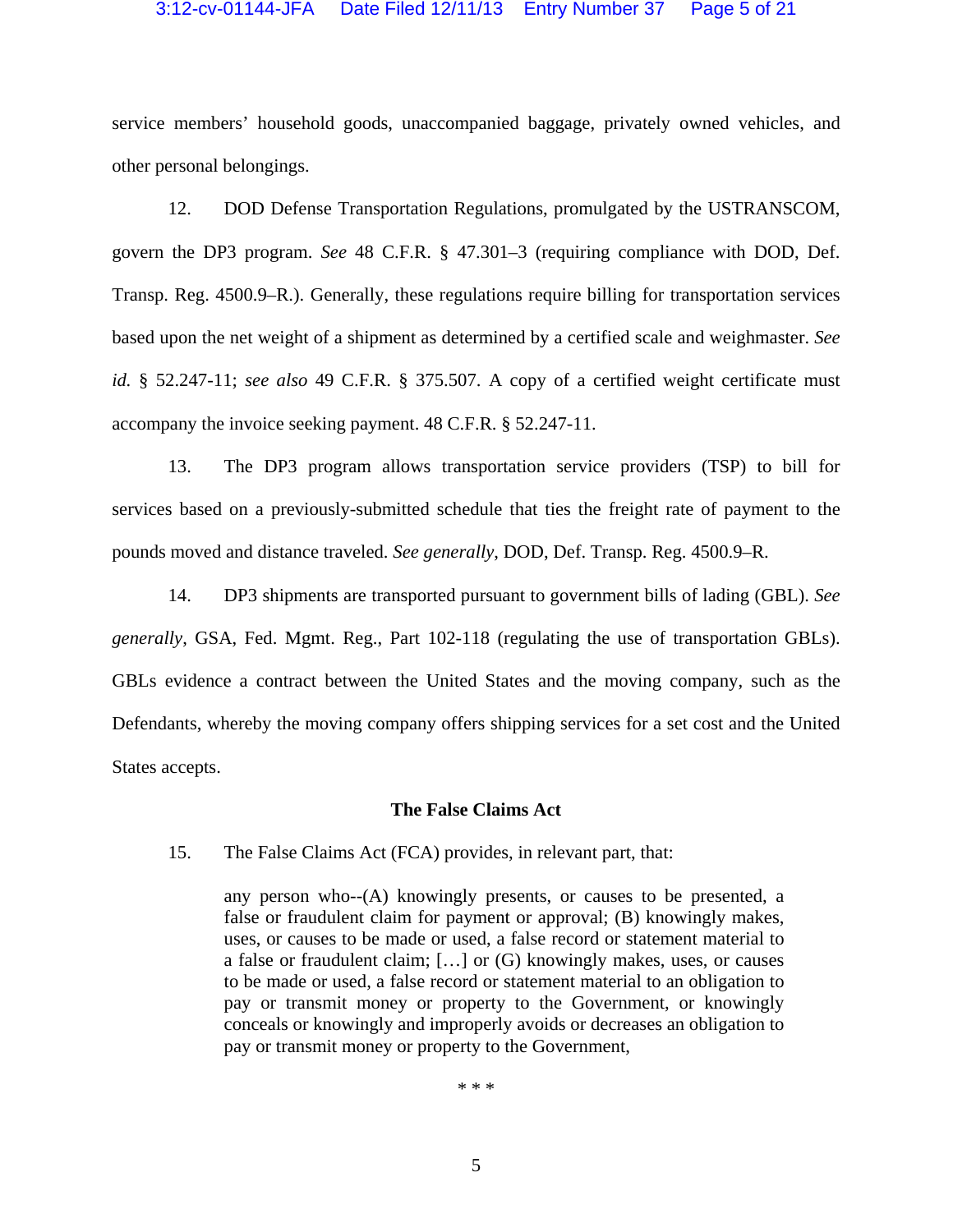is liable to the United States Government for a civil penalty of not less than \$5,000 and not more than \$10,000, as adjusted by the Federal Civil Penalties Inflation Adjustment Act of 1990 (28 U.S.C. 2461 note; Public Law 10[1]-410), plus 3 times the amount of damages which the Government sustains because of the act of that person.

31 U.S.C. § 3729(a)(1).

16. Any person who conspires to commit a violation of the FCA is also liable to the United States for a civil penalty plus treble damages. Id.  $\S 3729(a)(1)(C)$ .

17. Since at least 2007, Covan, Coleman, and their affiliates have been engaged in an international scheme to defraud the United States Government by making false claims for payment while providing moving services to relocate the possessions of United States service members domestically and abroad.

18. Covan, Coleman, and their affiliates, bill for their moving services based on the weight of the items moved. The Defendants and their affiliates have systematically falsified weight certificates, shipping records, and invoices by increasing shipment weights.

19. These fraudulent invoices, signed by Defendants' employees, contain a certification "that the above bill is correct and just" (or a certification to similar effect) and that other statutory and regulatory requirements were met. These fraudulently-increased invoices are submitted for payment to and paid by the United States.

### **Defendants' Shipping Business**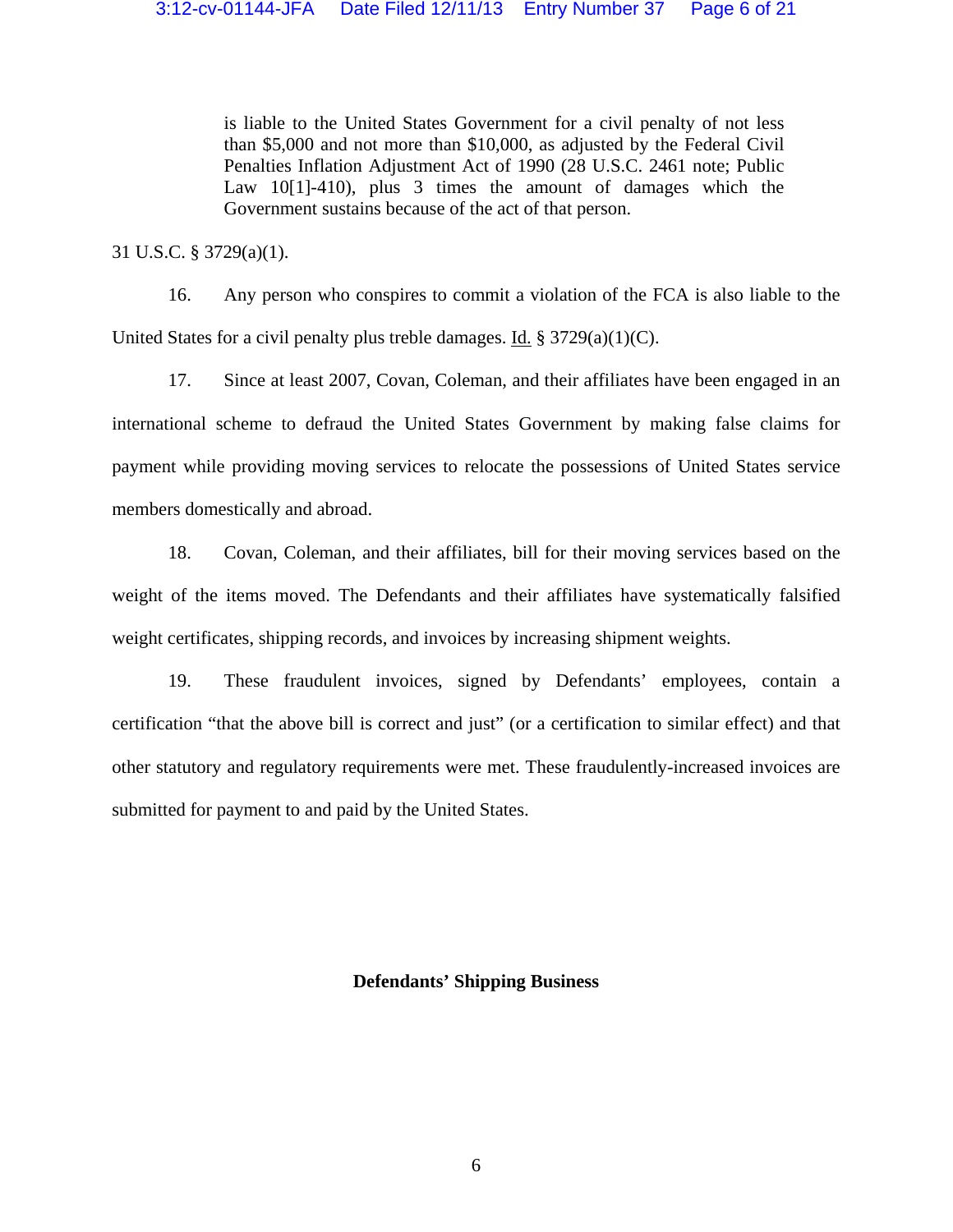### 3:12-cv-01144-JFA Date Filed 12/11/13 Entry Number 37 Page 7 of 21

20. Defendants receive calls soliciting their moving and relocation services. Upon receiving a solicitation, Defendants schedule an appointment to pack the servicepersons' personal belongings.

21. Defendants' employees travel to the serviceperson's home, pack their furniture and personal belongings into large, wooden shipping crates, and load the crates onto trucks. The wooden shipping crates are sealed with government-issued labels and transported back to one of Defendants' warehouse facilities.

22. Once the trucks arrive at the warehouse, they are unloaded. Each crate is weighed and the weight of each crate is recorded on a "weight certificate." The gross weight of each crate is also written directly on the wooden shipping crate in a permanent black marker and circled. Once the crates are weighed and recorded, the crates are moved to a location in the warehouse where they remain until they are sent as part of an outbound shipment.

23. The weight certificate is given to the business office. Using the weight certificate, the business office creates an invoice that charges based on the weight of the shipment as measured in pounds. The higher the net weight of a shipment, the more money is charged to the government for the shipment.

24. The net weight is determined by subtracting the weight of the shipping crate known as the "tare weight"—from the gross weight. The shipping crates used are standard size crates with standard tare weights.

25. When a shipment reaches its departure date, warehouse employees load the shipment onto a tractor-trailer container. The shipment is picked up by an independent carrier or transported by the Defendants employees. Shipments are either shipped by truck or trucked to a port and loaded onto a freight ship to their final destination.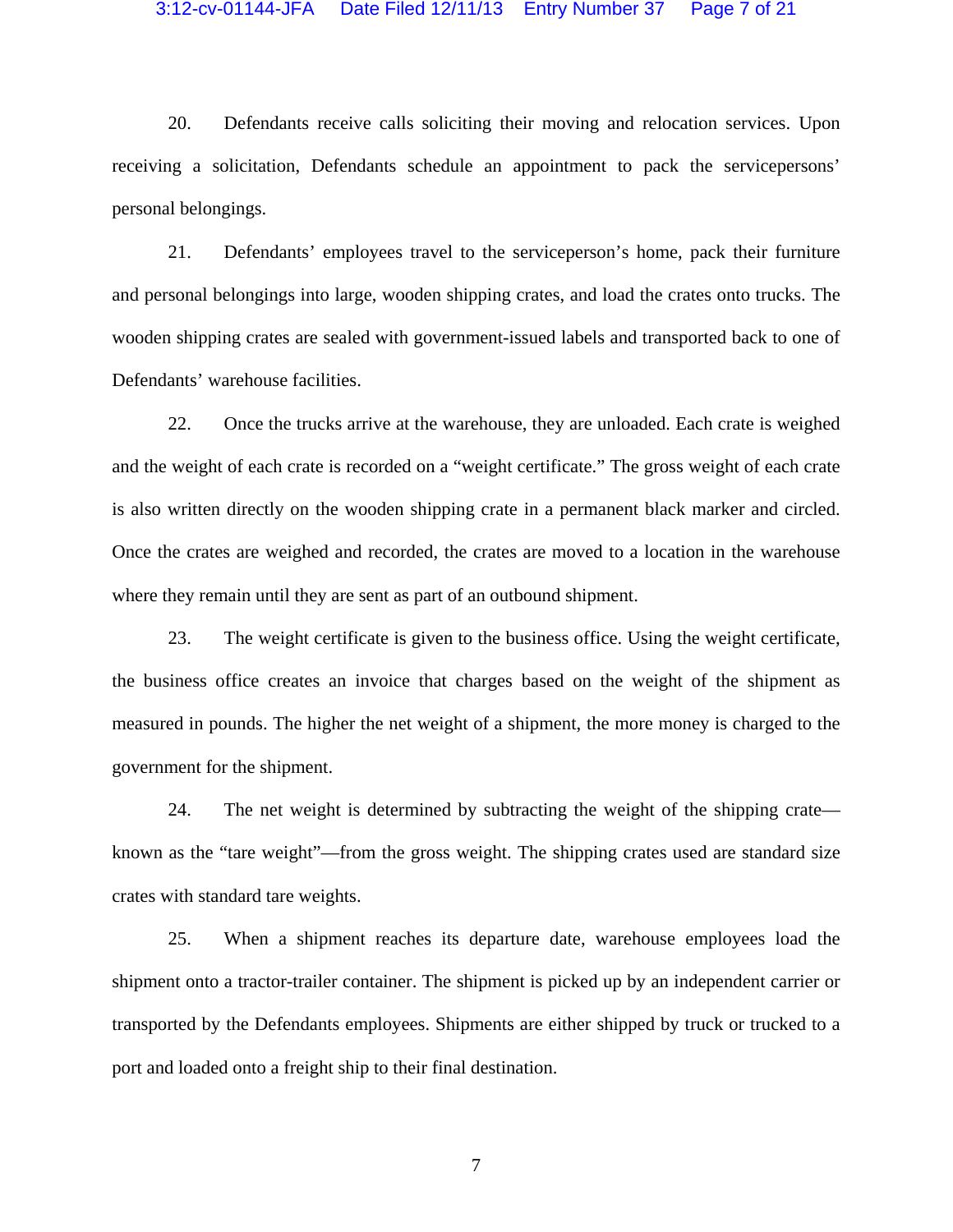#### 3:12-cv-01144-JFA Date Filed 12/11/13 Entry Number 37 Page 8 of 21

26. About the same time as the departure date, the business office sends an invoice based on the weights recorded on the weight certificate. Invoices for shipments for military personnel are marked "G/L Account," or Government Lading Account. These invoices certify that the amount billed to the United States is "correct and just."

27. Upon information and belief, these invoices are sent from the shipping facility to the carrier. Upon further information and belief, the carrier, in turn, submits the invoices for payment to the United States. Upon information and belief, regardless of the carrier, payment is remitted to the Defendants.

28. Defendants' warehouse facilities also receive inbound shipments. Inbound shipments are packaged, weighed, and documented by Defendants' other facilities and sent to a warehouse closest to their final destination. Inbound shipments are processed in nearly the same manner as outbound shipments, but are not reweighed.

#### **The Augusta False Claims Scheme**

29. Since at least 2007, the Defendants have engaged in a company-wide, false-claim scheme to defraud the United States by falsifying weight certificates, shipping records, and invoices to increase the weight of shipments in order to receive greater payment than Defendants were entitled to for the services provided.

30. Generally, this scheme is being perpetrated in one of three ways at Coleman's Augusta facility. First, some correct weight certificates created by the warehouse are destroyed and replaced by a second false document that increases the weight of the crates in the shipment. Second, some weight certificates are not being destroyed but are being altered by "white-ing out" the correct weights and writing over them with higher, false weights. Third, weight certificates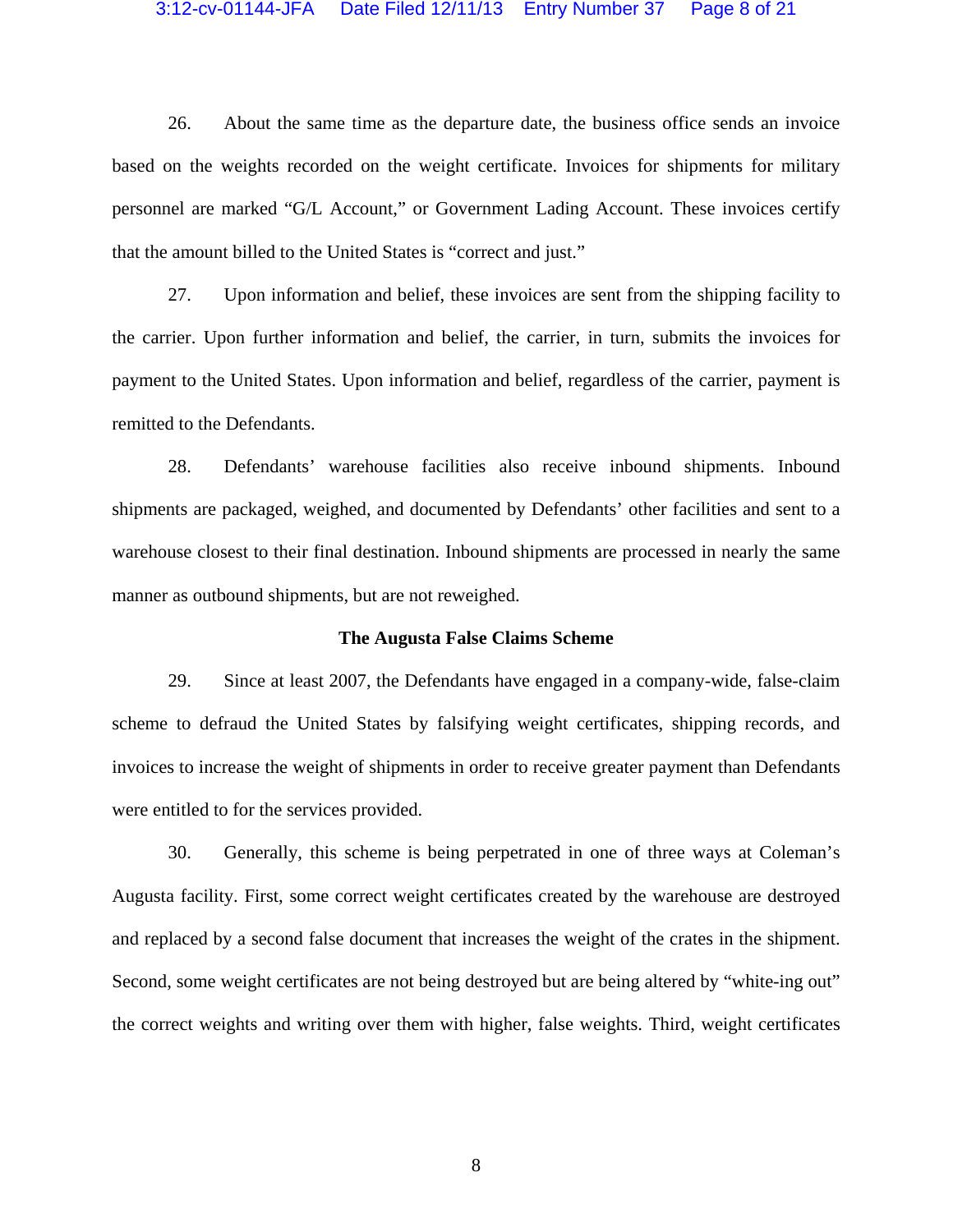### 3:12-cv-01144-JFA Date Filed 12/11/13 Entry Number 37 Page 9 of 21

are being altered by replacing the correct tare weight for shipping crates with a false, lower tare weight which results in a higher net weight for the crate.

31. Plaintiffs-Relators are former warehouse employees at Coleman's Augusta, Georgia warehouse facility with personal knowledge of the fraudulent billing scheme perpetrated at the Augusta facility.

32. Coleman management asked Plaintiffs-Relators to create false records and told them that the direction to "get [their] weights up" came from the corporate office.

33. Plaintiffs-Relators first became aware of possible wrongdoing in 2007. At that time, Mario Figueroa was a new employee at the Augusta facility. The general manager of the Augusta facility at that time was named, "Alvin." Alvin told Mario to increase the weight of crates on the weight certificates. Mario refused.

34. Alvin's successor was Ron Niemi (Niemi). Niemi was the general manager from 2008 until September 2011. Niemi also asked Mario to falsify weight certificates by increasing the weights. Again he refused.

35. Niemi was fired by Coleman in September 2011 and replaced by Jay Enger (Enger). Enger and his operations manager, William "Preston" Sunkett (Sunkett), escalated the fraudulent scheme. Sunkett previously worked as warehouse manager but was promoted to operations director by Enger in September 2011.

36. Initially, Niemi, Enger, and Sunkett instructed Plaintiffs-Relators and other warehouse employees to open packed shipping crates and repack them more tightly to increase the density of the shipment and get them into fewer shipping crates prior to pick up by the carrier.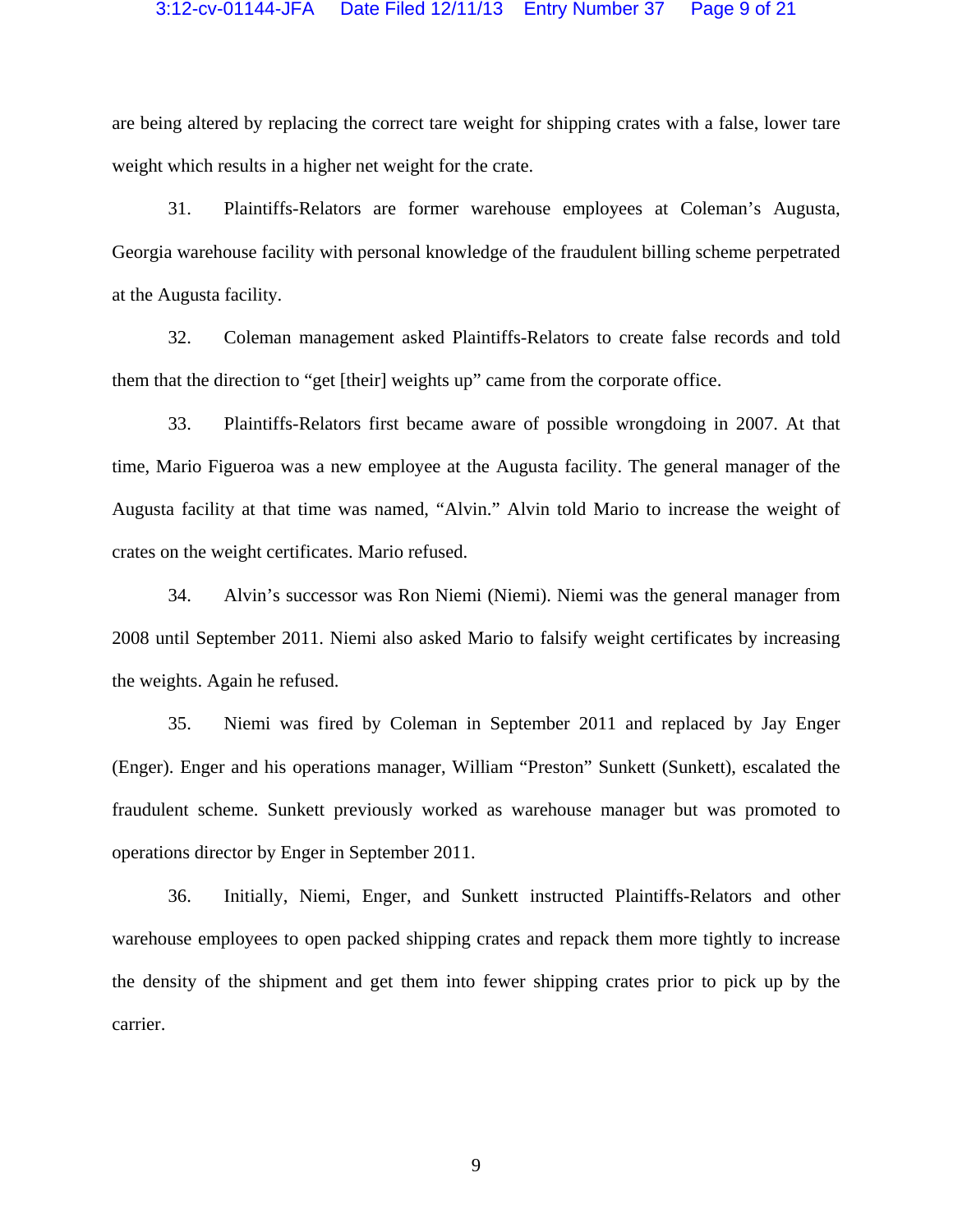# 3:12-cv-01144-JFA Date Filed 12/11/13 Entry Number 37 Page 10 of 21

37. Higher density shipments with fewer crates cost less to transport and are billed at a higher per pound freight rate. Repacking already-sealed crates is forbidden because it requires Coleman's employees to open crates without the permission of the owner. Repacking of the contents also requires employees to break the government security seal used to protect a crate from tampering once sealed.

38. While some crates were opened and repacked by other employees as recently as January 2012, Coleman's Augusta management disfavored this scheme because it requires considerable work to open and repack crates.

39. Instead, Coleman's Augusta management adopted a simpler and more direct scheme to increase the company's profits. Instead of repacking crates, Coleman's Augusta management implemented a policy of creating fraudulent weight certificates that systematically increased the weight of shipments.

40. Increasing shipment weights increases the cost of a shipment in two ways. First, it increases the number of billable pounds. Second, it increases the density of a shipment which, in turn, increases the per pound rate.

41. When Plaintiffs-Relators refused to create fraudulent weight certificates, Coleman's managers instructed them to submit the original, accurate weight certificates directly to management. Coleman's managers destroyed the accurate weight certificates created by Plaintiffs-Relators and replaced them with duplicate records that increased the weight for most or all of the crates in a shipment.

42. Coleman's managers also used White-out to alter the gross and net crate weights on original, accurate weight certificates and replace them with higher, fraudulent weights.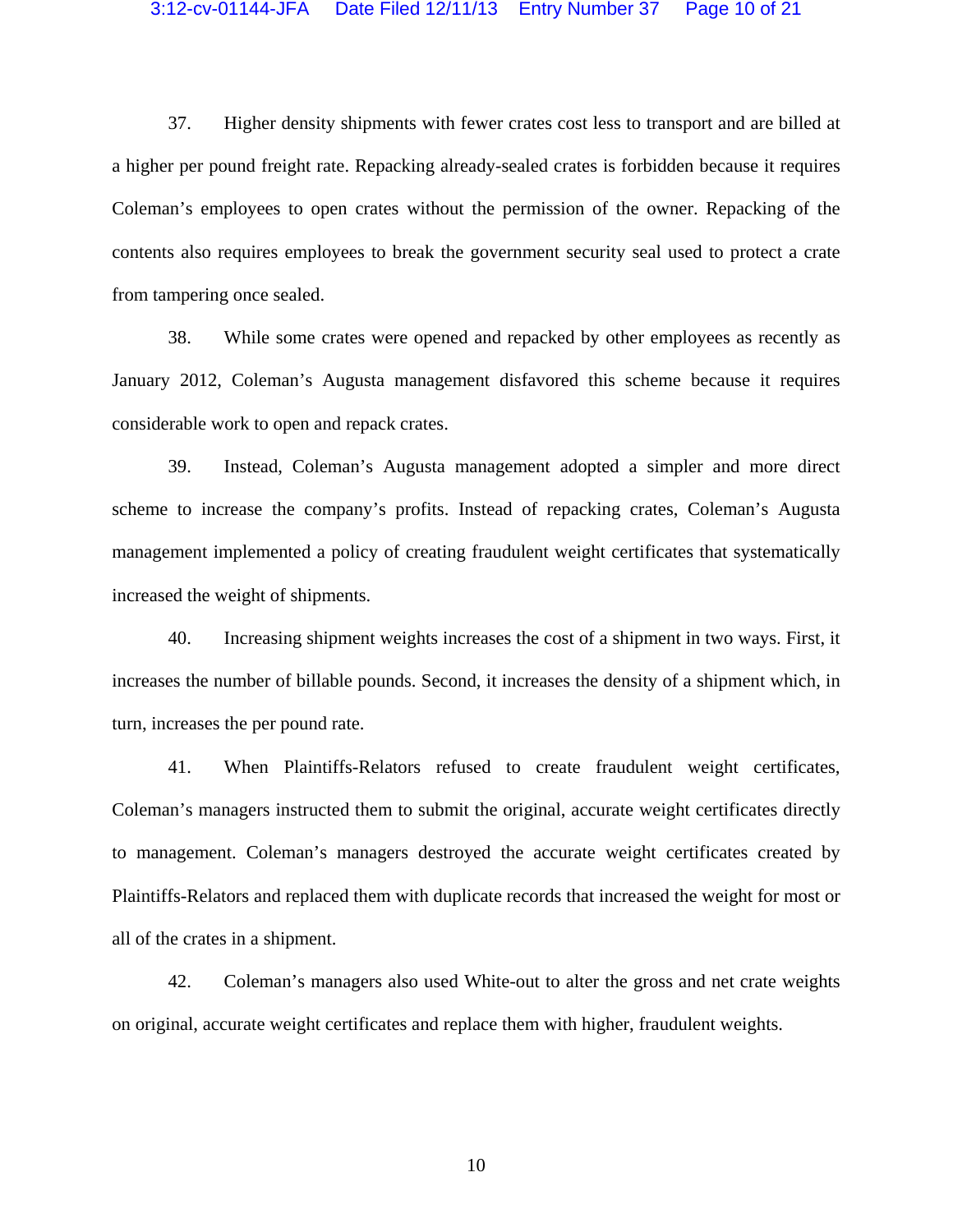#### 3:12-cv-01144-JFA Date Filed 12/11/13 Entry Number 37 Page 11 of 21

43. Coleman's managers also occasionally "whited-out" a crate's tare weight on a weight certificate and replaced it with a lower tare weight. This results in a higher billable net weight.

44. Plaintiffs-Relators both personally witnessed Niemi and Sunkett falsifying weight certificates with "white-out" or by duplicating records. Mario personally witnessed Enger falsifying weight certificates.

45. These fraudulent weight records were then given to the Augusta warehouse facility's office manager who created an invoice requesting payment based on the higher, fraudulent weight.

46. These invoices were sent to the shipment carrier. Following delivery, the carrier submits the invoice to the United States as a claim for payment. Upon information and belief, all or almost all payments made pursuant to these fraudulent invoices are remitted to Covan, as directed by the invoices.

47. Defendants have actual knowledge that these false claims will be submitted to the United States for payment because all of the weight certificates contain the marking "GBL" which means "government bill of lading." The fraudulent invoices likewise contain the marking "G/L Account" which means "government lading account" and account numbers used to bill government accounts.

48. For example, on or about February 15, 2012, the Defendants packed and weighed the personal belongings of service member Christopher Rego at or near Grovetown, Georgia for shipment to Germany. Plaintiffs-Relators weighed the shipment and created a weight certificate for the ten-container shipment reflecting a total gross weight of 12,260 lbs. (net 9,116 lbs.). Defendants' management replaced the accurate weight certificate with a fraudulent document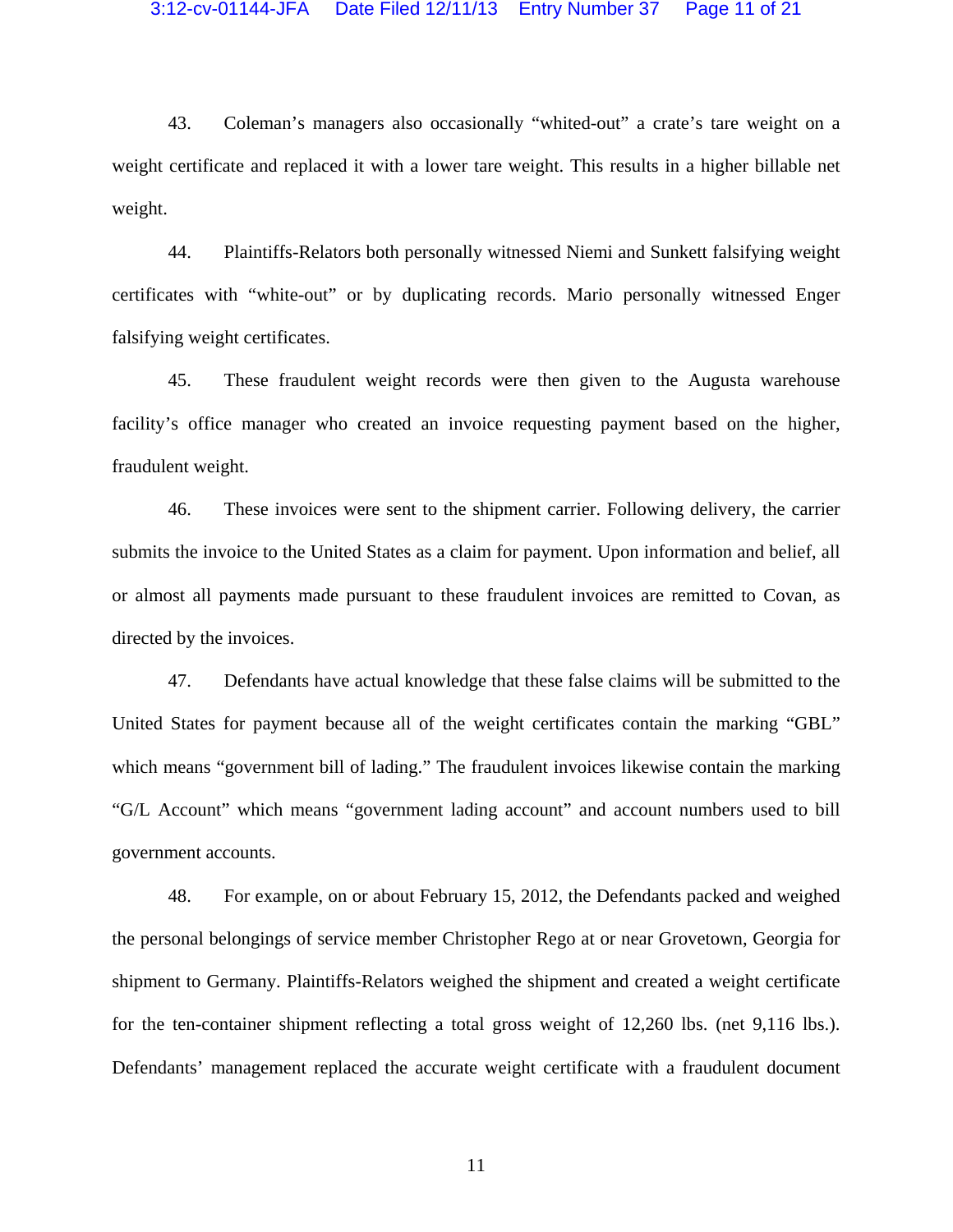#### 3:12-cv-01144-JFA Date Filed 12/11/13 Entry Number 37 Page 12 of 21

reflecting a gross weight of 13,205 lbs. (net 10,055 lbs.). An invoice was issued (GBL# CGAT0005381) based on the fraudulent weight certificate that demanded payment for 945 lbs. in excess of the actual (gross) weight.

49. Likewise, on or about March 13, 2012, the Defendants packed and weighed the personal belongings of service member Colin Williams at or near Grovetown, Georgia for shipment to South Korea. Plaintiffs-Relators weighed the shipment and created a weight certificate for the seven-container shipment reflecting a total gross weight of 9,380 lbs. (net 7,140 lbs.). Defendants' management replaced the accurate weight certificate with a fraudulent document reflecting a gross weight of 10,480 lbs. (net 8,240 lbs.). An invoice was issued (GBL# CGAT0005555) based on the fraudulent weight certificate that demanded payment for 1,100 lbs. in excess of the actual weight.

50. As another example, on or about March 13, 2012, the Defendants packed and weighed the personal belongings of service member Spencer Starling at or near Bloomingdale, Georgia for shipment to Hawaii. Plaintiffs-Relators weighed the shipment and created a weight certificate for the ten-container shipment reflecting a total gross weight of 10,350 lbs. (net 7,700 lbs.). Defendants' management replaced the accurate weight certificate with a fraudulent document reflecting a gross weight of 11,210 lbs. (net 8,560 lbs.). An invoice was issued (GBL# CHAT0015735) based on the fraudulent weight certificate that demanded payment for 860 lbs. in excess of the actual weight.

51. After this action was filed, the United States investigated Plaintiffs-Relators' claims. Pursuant to this investigation, the government interviewed Augusta warehouse employees, including the Augusta billing clerk, who confirmed the Augusta facility's practice of creating fraudulent shipping and billing documents.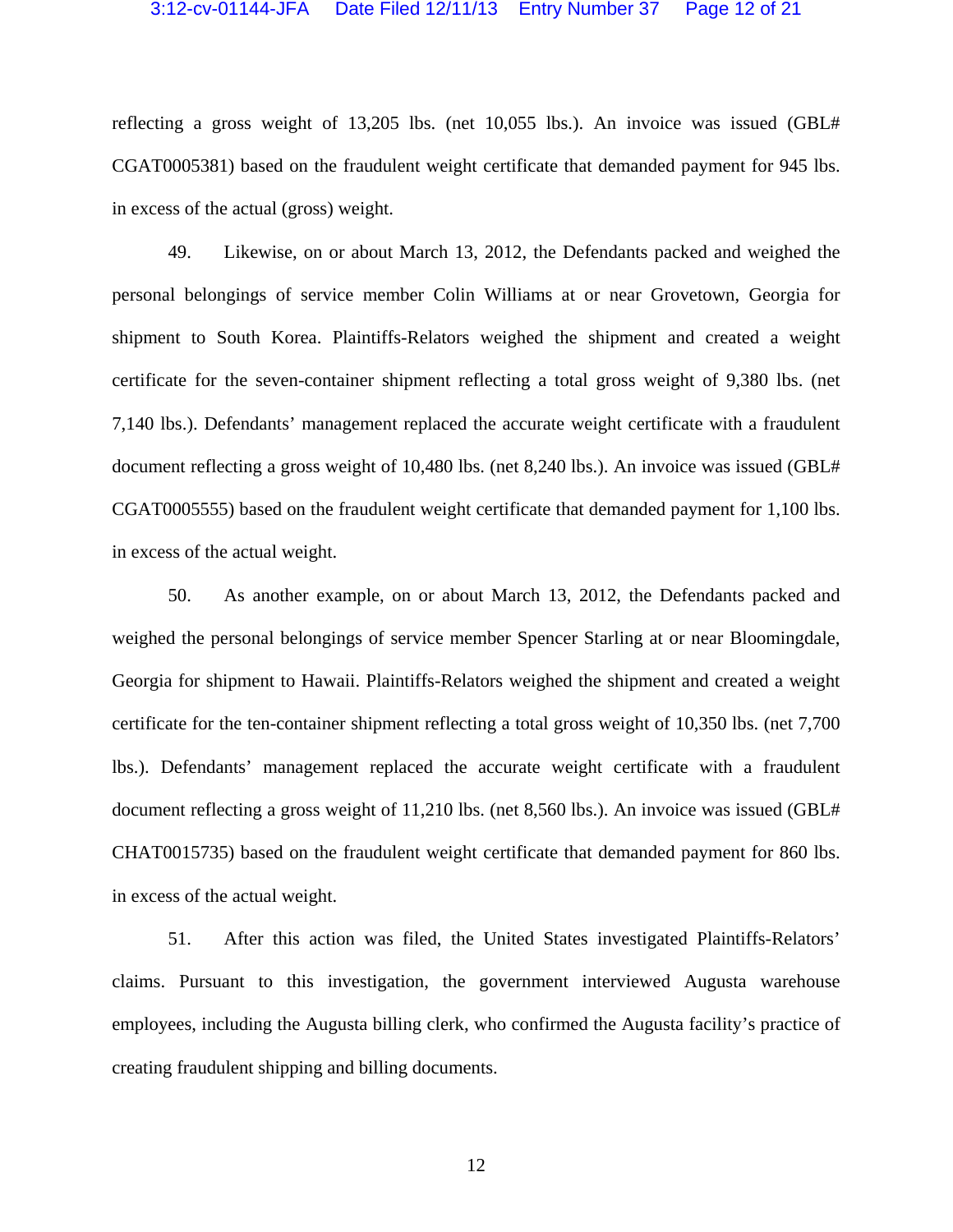# 3:12-cv-01144-JFA Date Filed 12/11/13 Entry Number 37 Page 13 of 21

52. The United States is also in the process of auditing weight certificates and "locator cards" at the Augusta facility. Locator cards are records created by the warehouse staff when shipments are weighed. These records aid the warehouse staff in locating shipments stored in the warehouse. Locator cards report the net weight of a shipment (a total of all the crates included in that shipment) in the top right corner of the record.

53. At the Augusta warehouse, Plaintiffs-Relators created accurate locator cards that reported net shipment weights that corresponded to the weight certificates they created. When Augusta managers replaced the original weight certificates with a fraudulent weight certificate, they failed to also alter or replace the corresponding locator card.

54. This ongoing audit has already revealed 437 examples of weight certificates reporting weights in excess of the corresponding warehouse locator cards.

55. Defendants' Augusta facility is believed to handle approximately 2,000 shipments annually. Upon further information and belief, approximately 1,200 of these shipments are international crated shipments processed in the manner described above. These approximately 1,200 "international" shipments include shipments to Hawaii and Alaska.

#### **The Company-wide False Claims Scheme**

56. The false claims scheme perpetrated at Defendants' Augusta facility is being replicated at other Covan, Coleman, and affiliate locations as a corporate policy designed to fraudulently increase corporate profits at the expense of the United States. Plaintiffs-Relators learned of the company-wide scheme pursuant to statements by Defendants' managers.

57. For example, on or about January 2012, Enger, then Coleman's Augusta general manager, asked Elmer Figueroa to "get [his] weights up." Enger told Elmer that, "this is the word from the main office." Elmer understood this to mean that the Defendants instructed their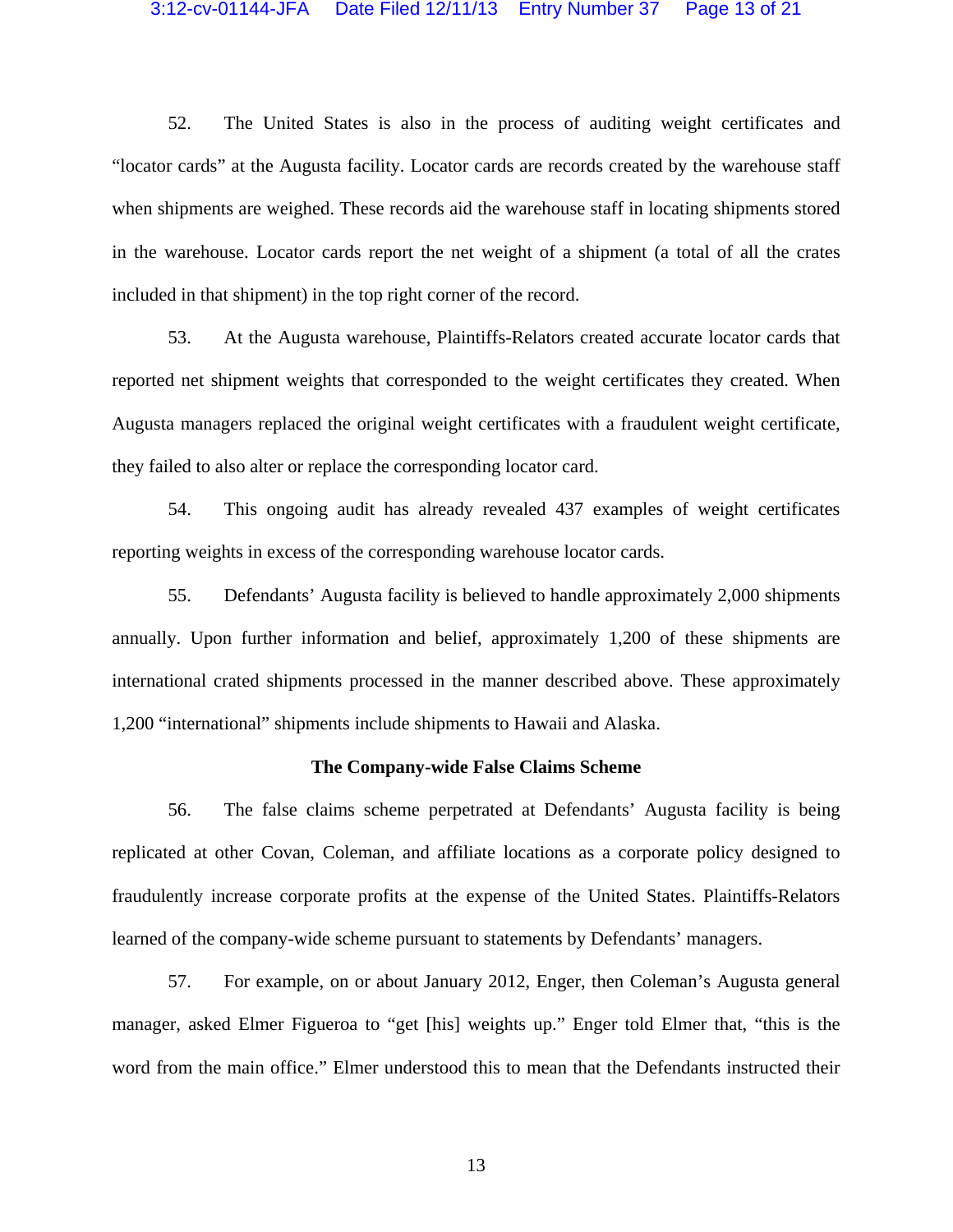### 3:12-cv-01144-JFA Date Filed 12/11/13 Entry Number 37 Page 14 of 21

warehouse managers to falsify documents in order to improve company profits. Elmer was also told "you need to play ball." Despite this direct pressure from management, Elmer refused to falsify documents.

58. The United States' investigation has corroborated Plaintiffs-Relators allegations of a company-wide scheme. For example, one of Defendants' managers explained that a corporate manager instructed him on how to falsify weight certificates by increasing the weights of each crate in a shipment by a small amount in order to increase the freight rate and billable pounds. Upon information and belief, this corporate manager traveled to Defendants' other locations to provide similar instruction.

59. The government's investigation has also revealed that the staff at a Joint Personal Property Shipping Office (JPPSO) in Pearl Harbor, Hawaii also became suspicious of the accuracy of shipping weights independent of this action. Pursuant to these suspicions, JPPSO Pearl Harbor began reweighing some shipments sent into Hawaii from shippers across the country.

60. The JPPSO analysis reveals that Defendants and their affiliates consistently overbilled the United States by approximately 9-10% of the actual weight of the shipment.

61. The United States has also reviewed some available reweigh data entered between 2009 and 2013 into the government's DP3 database. Notably, these shipments originated from 24 different shipping locations operated by the Defendants all across the country.

62. For example, a reweigh of a shipment for Army Major General Anthony G. Crutchfield evidenced an actual shipment weight of 2,601 lbs. less than the weight charged to the United States (GBL# FHAT0005733). This shipment, shipped from Fort Rucker, Alabama to Pearl Harbor, Hawaii, was transported by Coleman American Moving Services, Inc.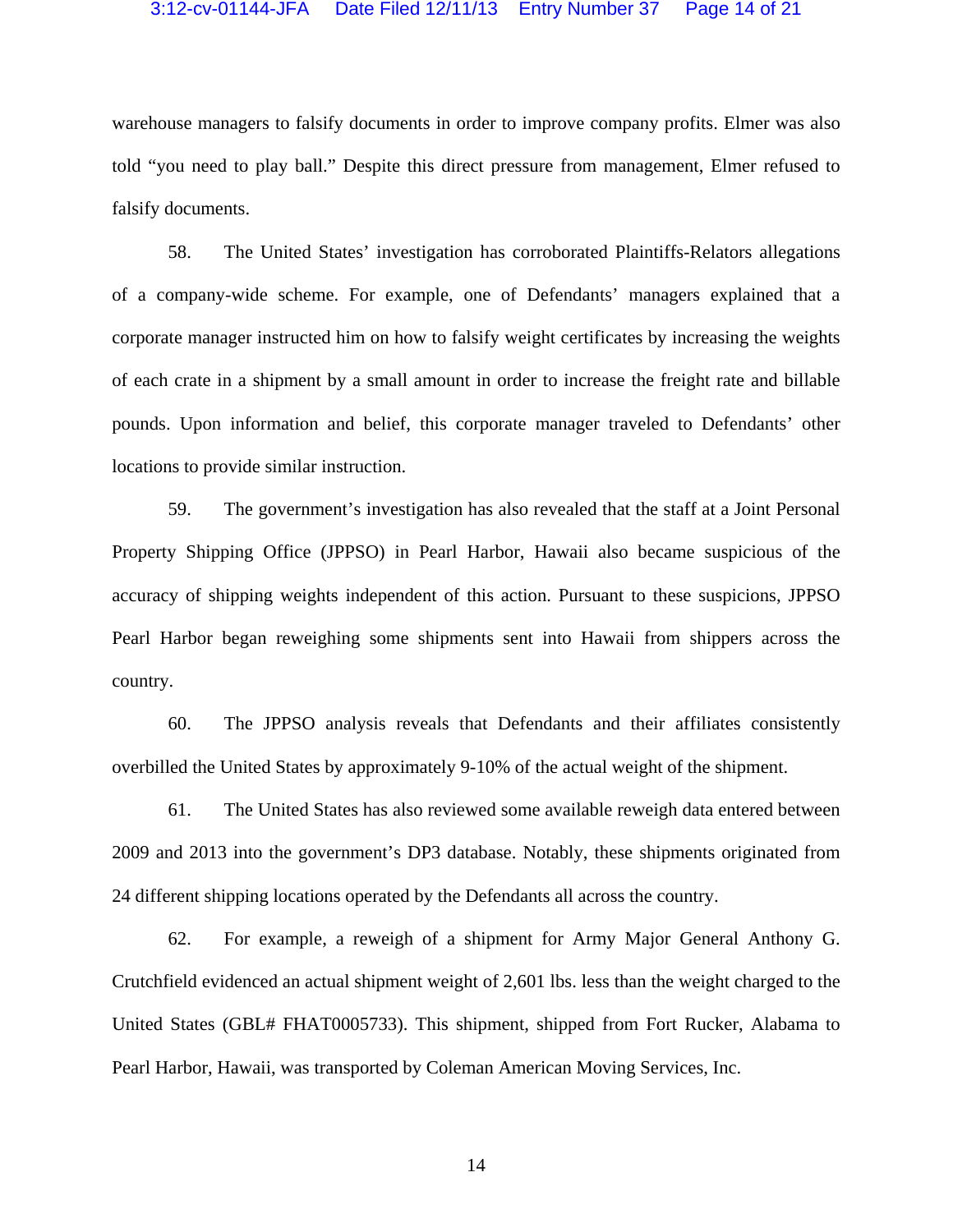#### 3:12-cv-01144-JFA Date Filed 12/11/13 Entry Number 37 Page 15 of 21

63. Likewise, a reweigh of a shipment for Air Force Brigadier General Paul H. McGillicuddy evidenced an actual shipment weight of 1,399 lbs. less than the weight charged to the United States (GBL# BGAC0058035). This shipment, shipped from Alexandria, Virginia to Pearl Harbor, Hawaii, was transported by Covan International, Inc.

64. As another example, a reweigh of a shipment for Petty Officer Talanda Young evidenced an actual shipment weight of 2,174 lbs. less than the weight charged to the United States (GBL# CNNQ0010360). This shipment, shipped from Jacksonville, Florida to Pearl Harbor, Hawaii, was also transported by Covan International, Inc.

65. Out of approximately 650 reweighs of Defendants' shipments reviewed during this period, nearly 80% had a billed weight in excess of the actual shipment weight. Like the JPPSO data, the average increase in shipment weight among the overbilled shipments was approximately 9%.

66. Defendants' false claims scheme has resulted in a substantial loss to the United States and its taxpayers. Since just 2009, Defendants and their affiliates are believed to have billed the federal government for \$723 million worth of shipping and relocation services provided to the nation's uniformed service personnel. This action seeks damages, civil penalties, and disgorgement arising from the fraudulent claims paid pursuant to this scheme.

# **COUNT I VIOLATIONS OF 31 U.S.C. § 3729(a)(1)(A) & (B)1 AGAINST ALL DEFENDANTS**

67. The United States realleges and incorporates by reference each of the allegations in the preceding paragraphs as though fully set forth herein.

 $\overline{a}$ 

<sup>&</sup>lt;sup>1</sup> To the extent wrongdoing occurred prior to May 20, 2009, this Complaint also alleges violations of the Federal False Claims Act prior to its recent amendments *e.g.,* 31 U.S.C. § 3729(a)(1).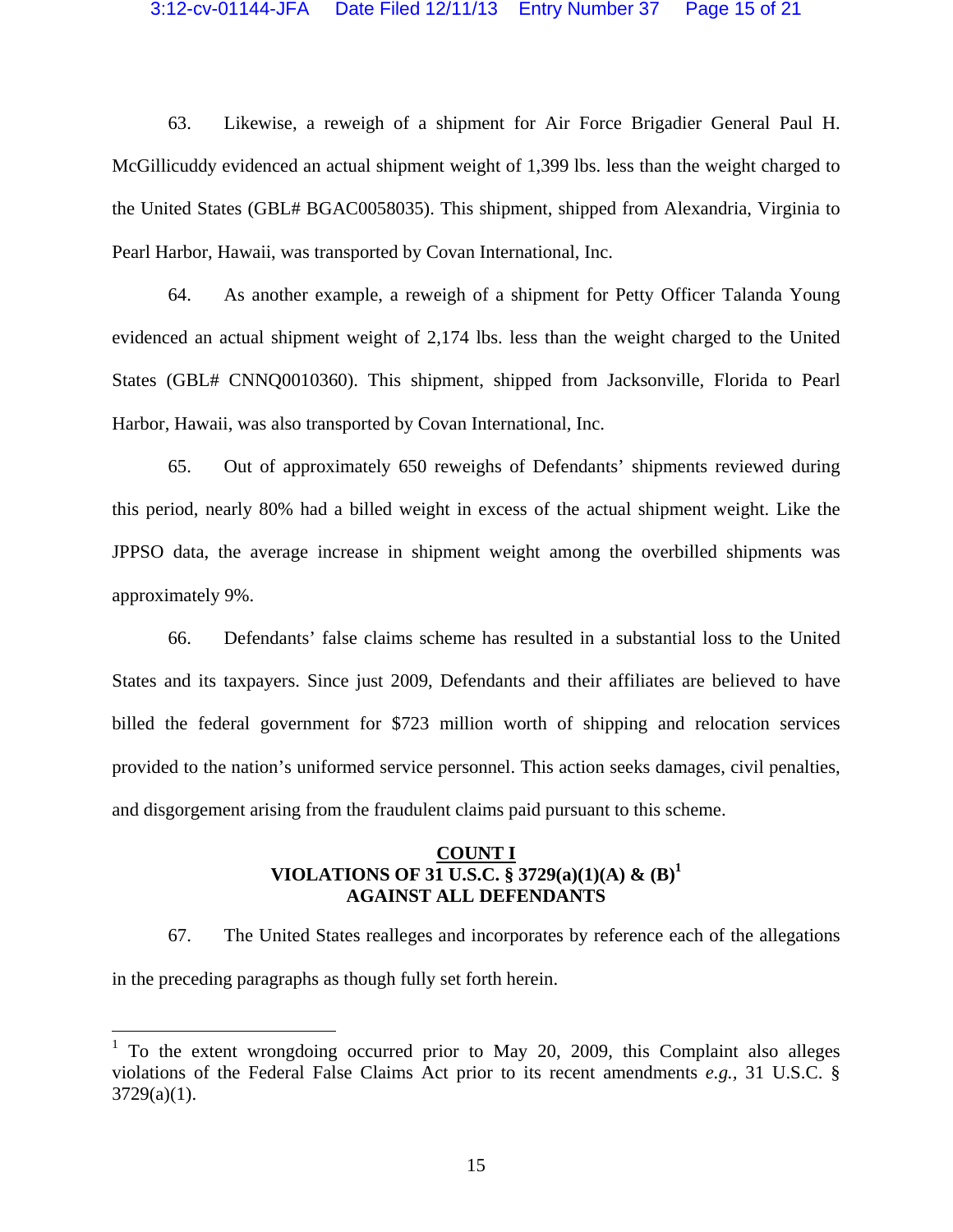#### 3:12-cv-01144-JFA Date Filed 12/11/13 Entry Number 37 Page 16 of 21

68. This is a claim for treble damages and civil penalties under the False Claims Act, 31 U.S.C.  $\S$  3729(a)(1)(A) & (B).

69. Defendants knowingly presented, or caused to be presented, false and fraudulent claims for payment or approval to the United States for shipping and relocation services for the relocation of uniformed service personnel and their personal belongings.

70. Said claims were presented with actual knowledge of their falsity, or with reckless disregard or deliberate indifference of whether or not they were false.

71. Defendants' conduct is a violation of 31 U.S.C.  $\S$  3729(a)(1)(A) & (B), as amended.

72. When these claims were presented to the United States and paid on behalf of the nation's uniformed service personnel, the United States lacked any knowledge of the falsity or fraudulent nature of Defendants' claims.

73. By reason of these payments, the United States has been damaged in a substantial amount and is entitled to recover an amount in treble damages to be determined at trial, plus a civil penalty of \$5,500 to \$11,000 for each violation. *See* 28 U.S.C. § 3729(a) and 28 C.F.R. §  $85.3(a)(9)$ .

# **COUNT II VIOLATION OF 31 U.S.C. § 3729(a)(1)(C)**<sup>2</sup> **AGAINST ALL DEFENDANTS**

74. The United States realleges and incorporates by reference each of the allegations in the preceding paragraphs as though fully set forth below.

75. Through the acts described above and otherwise, Defendants entered into a conspiracy or conspiracies among themselves and with others to defraud the United States by

 $2^2$  To the extent wrongdoing occurred prior to May 20, 2009, this Complaint also alleges violations of the Federal False Claims Act prior to its recent amendments *e.g.*, 31 U.S.C. § 3729(a)(2).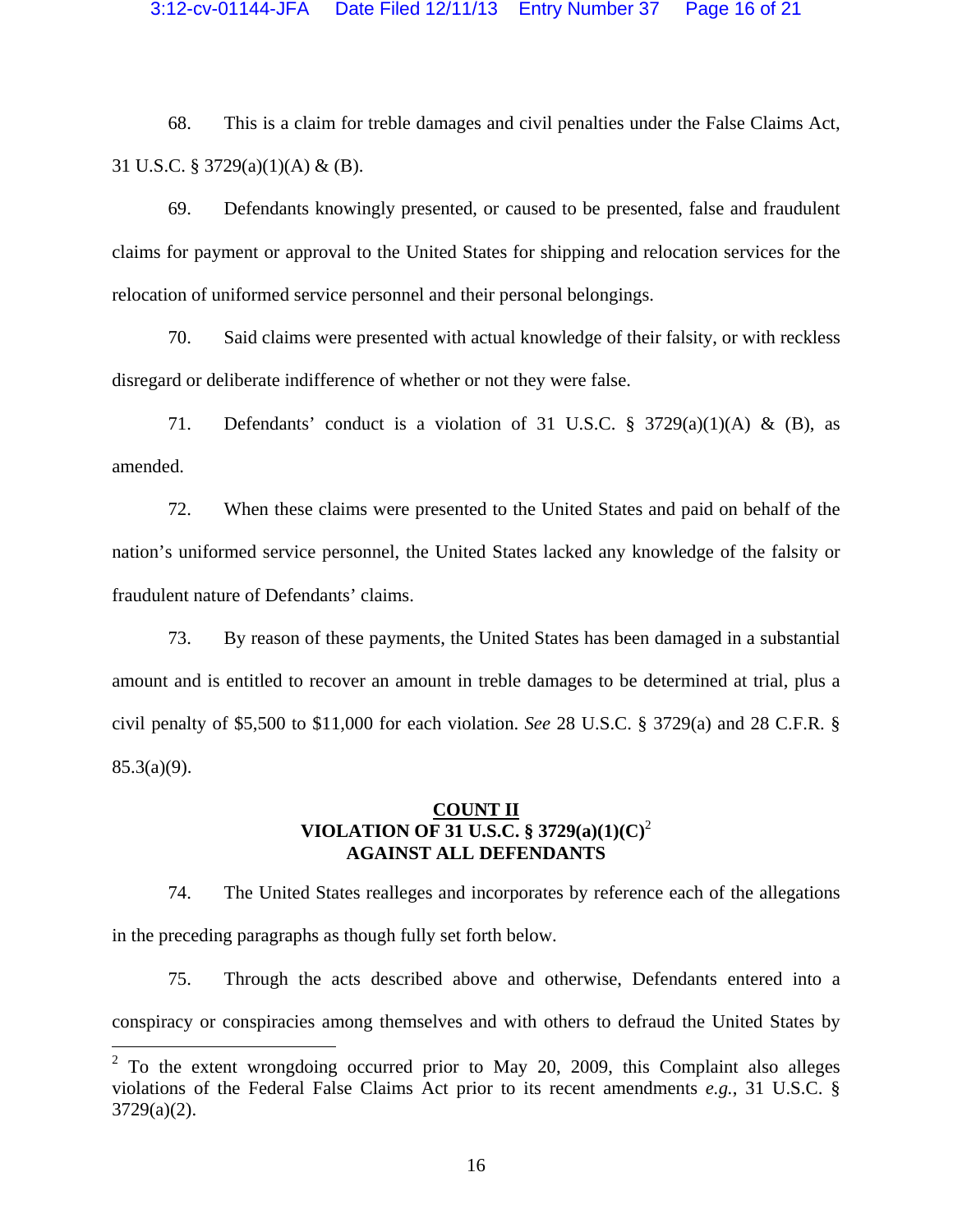submitting false claims for payment. Defendants have taken substantial steps in furtherance of those conspiracies, including, but not limited to:

- a. Directing their employees to falsify shipping and billing records,
- b. Adopting policies and/or procedures to facilitate the falsification of shipping and billing records,
- c. Training employees to perpetrate the aforementioned scheme,
- d. Concealing and/or directing their employees to conceal these policies and/or procedures, and
- e. Acting in other such ways as discovered during the trial of this matter.
- 76. Defendants' conduct is a violation of 31 U.S.C. § 3729(a)(1)(C), as amended.

77. By reason of these payments, the United States has been damaged in a substantial amount and is entitled to recover an amount in treble damages to be determined at trial, plus a civil penalty of \$5,500 to \$11,000 for each violation. *See* 28 U.S.C. § 3729(a) and 28 C.F.R. § 85.3(a)(9).

# **COUNT III BREACH OF CONTRACT AGAINST ALL DEFENDANTS**

78. The United States realleges and incorporates by reference each of the allegations in the preceding paragraphs as though fully set forth below.

79. This is a claim for the recovery of monies paid in excess of the agreed and actual price for the services Defendants rendered.

80. By reason of the conduct described above, Defendants materially breached their contractual agreements with the United States whereupon Defendants' compensation was to be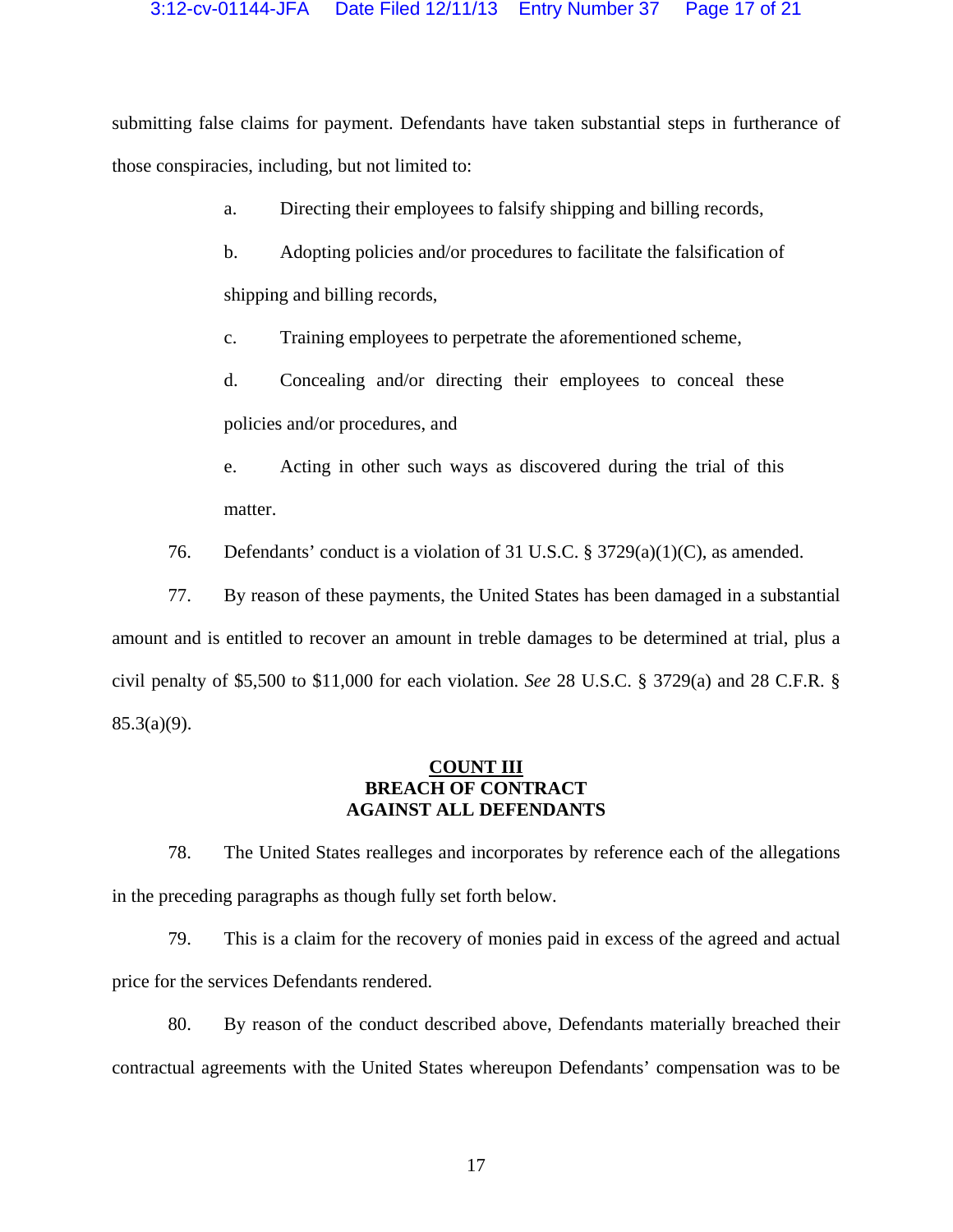determined with reference to the actual weight of shipments and Defendants were charged with accurately certifying the weight of those shipments to the United States.

81. Defendants breached this agreement by certifying shipment weights for payment in excess of the actual services provided.

82. As a result of these breaches, the United States suffered damages in the amount to be determined at trial.

# **COUNT IV UNJUST ENRICHMENT AGAINST ALL DEFENDANTS**

83. The United States realleges and incorporates by reference each of the allegations in the preceding paragraphs as though fully set forth below.

84. This is a claim for the recovery of monies to which Defendants have been unjustly enriched.

85. By obtaining government funds to which Defendants were not entitled, Defendants were unjustly enriched and are liable to account and pay such amounts, or the proceeds therefrom, which are to be determined at trial, to the United States.

# **COUNT V FRAUD IN THE INDUCEMENT AGAINST ALL DEFENDANTS**

86. The United States realleges and incorporates by reference each of the allegations in the preceding paragraphs as though fully set forth below.

87. This is a claim for the recovery of monies that the United States was fraudulently induced to pay pursuant to Defendants' misrepresentations that services would be billed for payment pursuant to the actual shipment weights as certified by Defendants.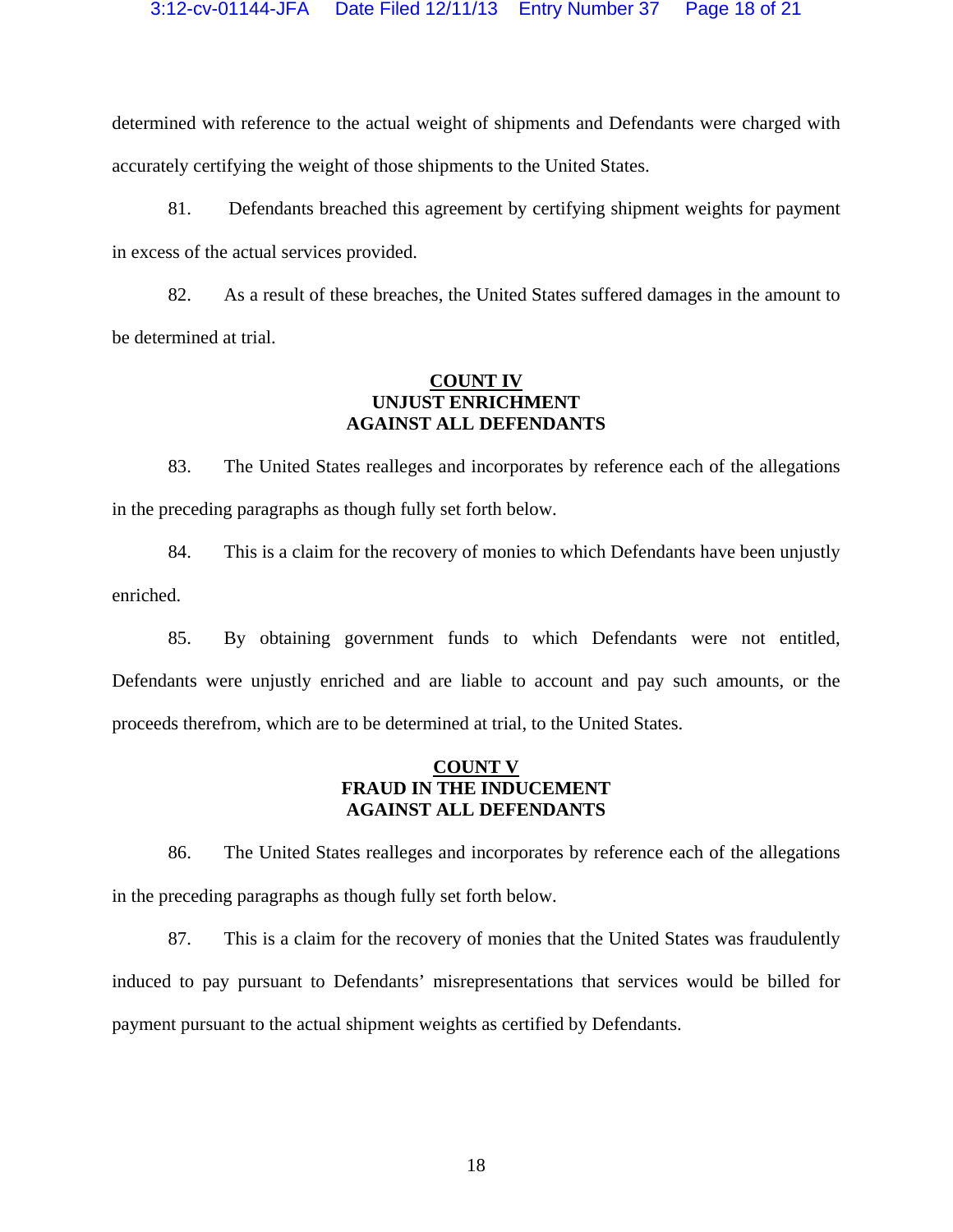# 3:12-cv-01144-JFA Date Filed 12/11/13 Entry Number 37 Page 19 of 21

88. The United States relied on these representations when it agreed to contract with Defendants and performed its end of the bargain by paying claims submitted by the Defendants.

89. Defendants represented that they would accurately bill the United States based on the actual shipment weights. This representation was essential to Defendants being able to contract with the United States and maintain their contractual relationship.

90. The United States was damaged by Defendants' misrepresentations as it would not have entered into or maintained a contractual relationship with Defendants had it known it would not be accurately billed for the services rendered.

# **COUNT VI ACCOUNTING, DISGORGEMENT, AND CONSTRUCTIVE TRUST AGAINST ALL DEFENDANTS**

91. The United States realleges and incorporates by reference each of the allegations in the preceding paragraphs as though fully set forth below.

92. This is a claim for disgorgement of profits earned by Defendants because of payments made in excess of the actual weight of the shipments moved.

93. Defendants concealed their false and fraudulent scheme by falsifying shipping and billing documents and providing these false records to the United States as justification for the claims made.

94. The United States did not detect Defendants' illegal conduct.

95. This Court has the equitable power to, among other things, order Defendants to disgorge their ill-gotten profits obtained as a result of their violations of federal statutory, regulatory law, and common law and Defendants' contractual agreement with the United States.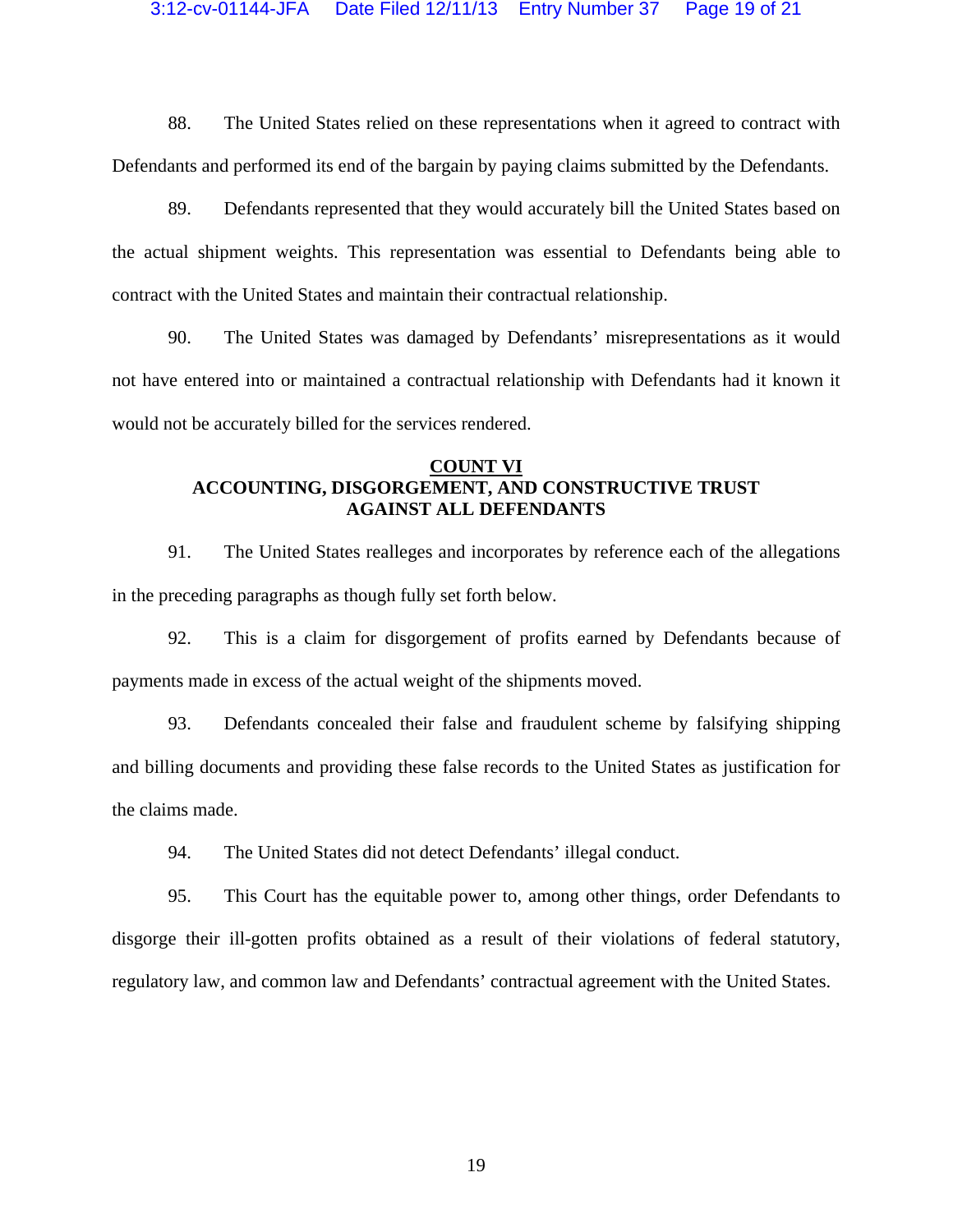96. By this claim, the United States requests a full accounting of all revenues and disgorgement of all profits (and interest thereon) and/or imposition of a constructive trust in favor of the United States on those profits.

## **Prayer for Relief**

WHEREFORE, the United States requests that judgment be entered in its favor and against Defendants as follows:

i. On Counts I & II under the False Claims Act for the amount of the United States' damages, trebled as required by law, and such civil penalties as are required by law;

ii. On Counts III, IV, & V, for breach of contract, unjust enrichment, and fraud in the inducement for the damages sustained and/or the amount Defendants were unjustly enriched;

iii. On Count VI, for an accounting, disgorgement and/or a constructive trust of all ill-gotten profits;

iv. An award of interest on the amount recovered by the United States, costs and expenses incurred by the United States related to this action, and such further relief as this Court deems just and proper.

### **Request for Trial by Jury**

The United States demands a trial by jury on all claims so triable.

# (SIGNATURE PAGE FOLLOWS)